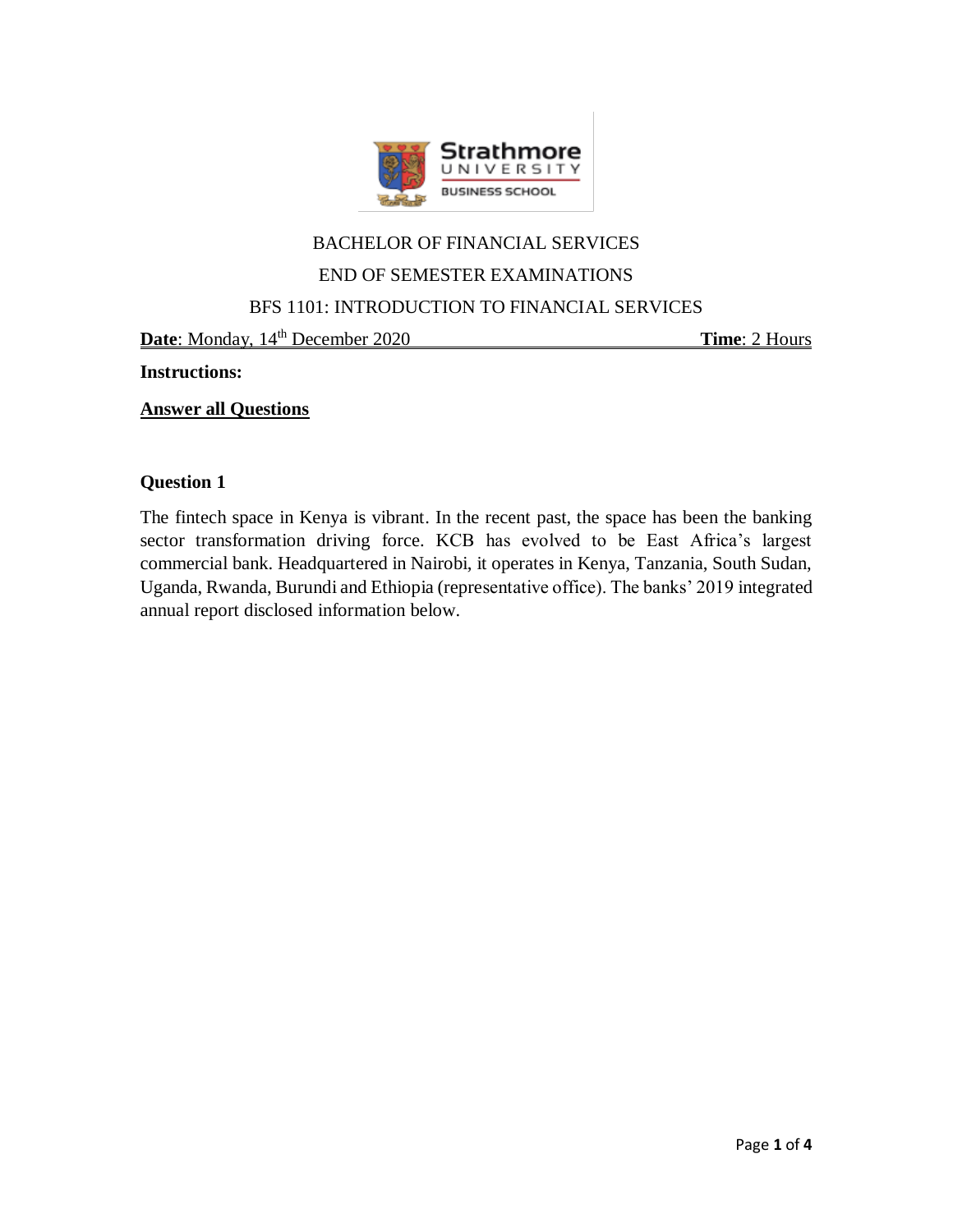



Giving examples, explain what the above information indicate as far as delivery of banking services in Kenya is concerned. **(10 marks)** 

### **Question 2**

a. Banks play a key component of the financial system. Modern commercial banks perform a variety of functions and provide several services to their customers. List and explain FIVE (5) functions of a bank. **(10 Marks)**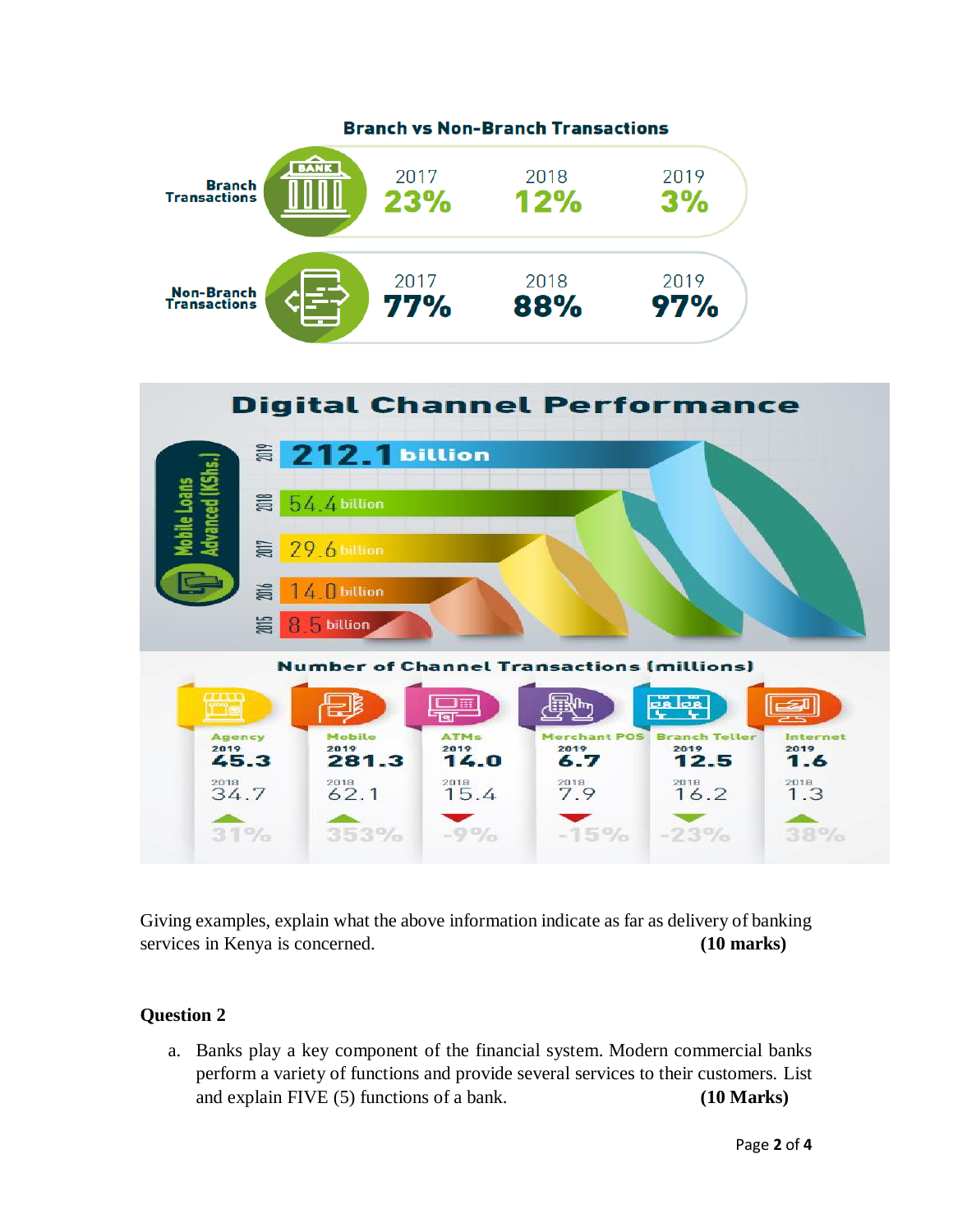b. The COVID-19 pandemic could be the most serious challenge to financial institutions in nearly a century. As the economic fallout spreads, financial services players and especially retail banks find themselves trying to adapt to the new norm. Explain the concrete steps and strategies banks are adopting to serve their customers and communities in the wake of COVID-19 **(10 marks)**

### **Question 3**

Tom is the managing director of Golden bank ltd. He is currently 47 years and is married with two children. Tom wants to take care of his future by taking an insurance policy that is going to ensure that he has some form of income in the future. He also wants the interest of his family to be taken care of incase he was to die before the age of 60 years. Tom is also worried at the expense that the bank is incurring in paying for the hospital bill of its employees and want to take an insurance policy that will take this into consideration. Tom is also worried by the decreased profit of the bank over the years which he attributes to cases of owners of small businesses dying before the pay for the loan.

#### **Required:**

Give a **detailed** advice to Tom on some of the insurance products that he can take to safeguard the financial interest of his future and reduce the risks that the bank is exposed to. **(10 marks)**

### **Question 4**

Peter is the Chief operating officer of Benki Ltd, a regional bank which has headquartered in Nairobi. He has been invited to a board meeting where other directors of bank are. The intention of the meeting is to enable the other board members understand the risks that the company is exposed to based on how it is conducting it operations. James gives the following information as an account of the situation of the bank:

The bank currently has 120,000 customers who have deposited an amount of Sh. 15 billion. The deposits of the bank are divided as current account deposit which account for Sh. 6 billion and fixed deposit account which account for 9 billion. The bank does not pay interest on the current deposits, but it pays interest on the fixed account at a rate of 6% per annum. A large portion of the banks fixed deposits are for a period of one year. The bank has issued loans worth Sh. 12 billion. Half of this loan is in terms of bank overdraft and bills of exchange. The other half of the loan is long-term in nature with a large part of it being of more than 3 years. Further to this, the long-term loans constitute an amount of Sh. 250 million which was given to a company in South Sudan. This loan was denominated in terms of South Sudan pound.